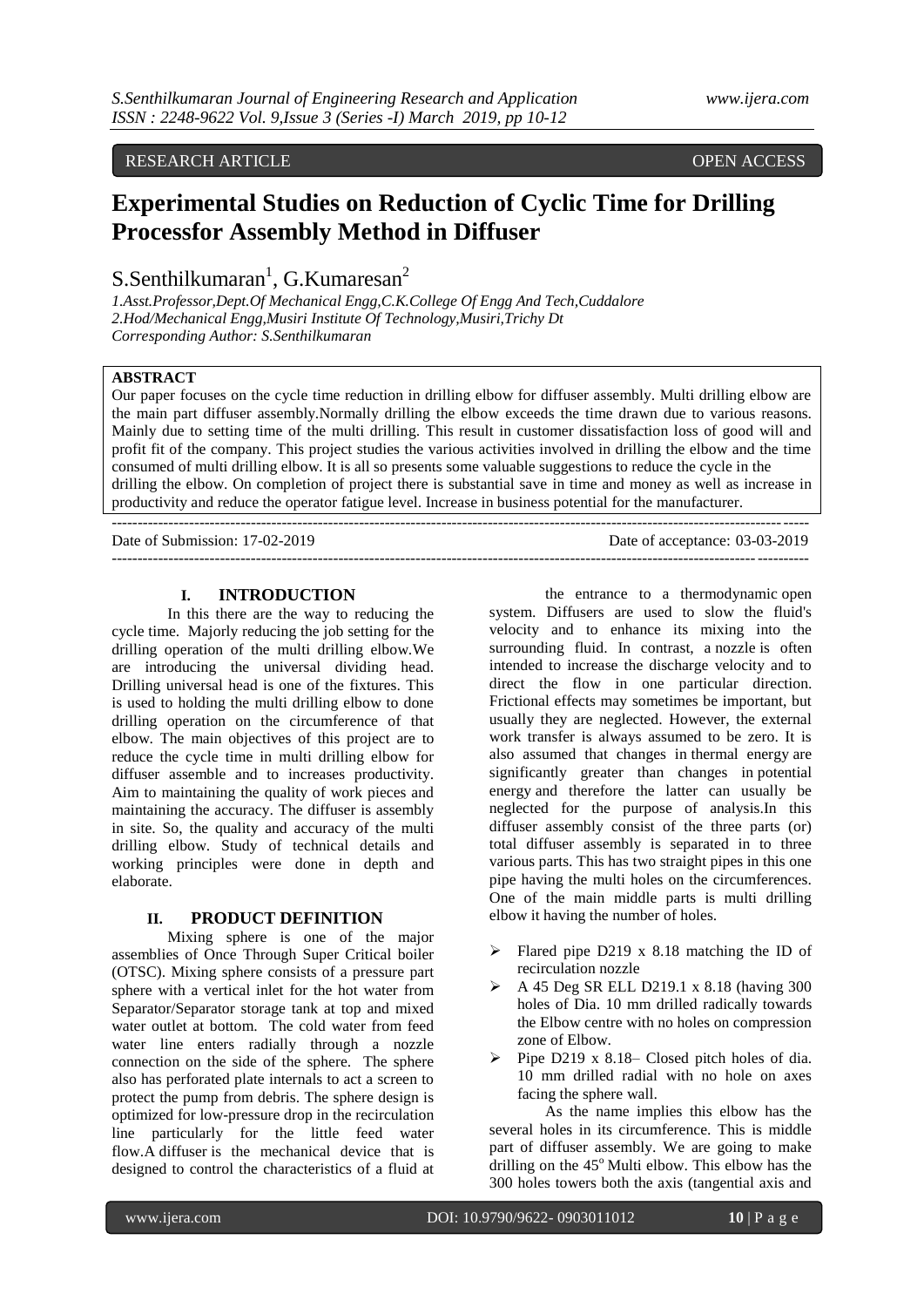rotational axis). That  $45^{\circ}$  elbow are divided in towel datum lines.

## **III. EXISTING SYSTEM**

The current method employs a  $v -$  clamp for holding the multi drilling elbow. The  $v -$ clamp made of hardened stainless steel holds the job tightly to ensure proper drilling.

In the current process, it employs a redial drilling machine with a 10mm drill bit attached to it. The multi drilling elbow is clamped to the bed through a v-clamp. The work piece is held tightly through bolts clamped on either side to ensure. The job has to be unclamped for each hole to be drilled and reset for further drilling. This is for increases the total time for drilling the component.

In this worker should be in alert in all times. If any mistake is carried that job is totally through scrap. Here everything is waste without alert during the operation and also job setting.

Problem definition

During Drilling Of Elbow, Following Steps Are Involved:All The 300 Holes Have To Be Located Exactly And Pointing Towards Centre. For Maintaining That We Have.To Do Setting For Each And Every Hole.Setting Is Required On Both Rotational And Translational Axes.This Requires More Concentration And Alertness. The Fatigue Level Of The Operator Increased.

#### **IV. MODIFIED METHOD:**

- At first job is marked for edge preparation and drilling
- $\triangleleft$  Edge preparation for the elbow is carried out in horizontal boring.
- The job is held in the indexing head with the support of screw jack.
- By using the swiveling arrangement of indexing head the job can be easily rotated for drilling.
- $\div$  The dimension and degree is accurately maintained . There by enabling all the 300 holes are drilled radially.
- Setting time for each and every hole is largely reduced and thus more productivity is achieved.

Developing the solution:

PLAN : To hold the job in universal dividing

headDO : To select the proper universal dividing

head

CHECK: After completion, we checked all the 300 holes. All the holes are found O K

ACT : Use the new modified method to others



## **V. CYCLE TIME CALCULATION Existing system**

| SL.        | WORK<br>ORDER | N<br>NO <sub>1</sub> | <b>TEME IN HRS</b> |          |                |                                   |  |
|------------|---------------|----------------------|--------------------|----------|----------------|-----------------------------------|--|
|            |               |                      | JOB SETTING        | DRILLING | <b>MARKING</b> | <b>FBGE</b><br><b>PREPARATION</b> |  |
| ī          | 170174806     | WI                   | 34                 | ġ        | $\mathbf{I}$   | 1.                                |  |
| 1          | 170214806     | WI                   | 34                 | ŝ        | $\bar{1}$      | 1.                                |  |
| 3.         | 178324806     | WI                   | 24                 | ġ        | Ï              | 1                                 |  |
| TOTAL      |               | 72 HK                | 24 HRS             | 3 HRS    | 6 HRS          |                                   |  |
| AVERAGE    |               | ME.                  | \$H                | 1HR      | 1 HRS          |                                   |  |
| PERCENTAGE |               | 68.5%                | 11.85%             | 1.81%    | 5.71%          |                                   |  |

## **Modified System**

| \$         | WORK<br><b>ORDER</b> | DU<br>NO.  | <b>TIME IN HRS</b> |             |                |                            |  |
|------------|----------------------|------------|--------------------|-------------|----------------|----------------------------|--|
|            |                      |            | <b>JOBSETTING</b>  | DRILLING    | <b>MARKING</b> | EDGE<br><b>PREPARATION</b> |  |
| l          | 170124306            | WI         | 8                  | ġ           | 1              | ı                          |  |
| 2          | 13274366             | OOL        | 8                  | 8           | 1              | 1                          |  |
| ĵ          | 13834366             | 901        | 8                  | 8           | 1              | 1                          |  |
| TOTAL      |                      | <b>MHR</b> | 34HKS              | <b>JHKS</b> | <b>iHRS</b>    |                            |  |
| AVERAGE    |                      | 8HR        | 8HR                | 1 HR        | 2HRS           |                            |  |
| PERCENTAGE |                      | 11,87%     | 11,85%             | 1.11%       | 5.1%           |                            |  |